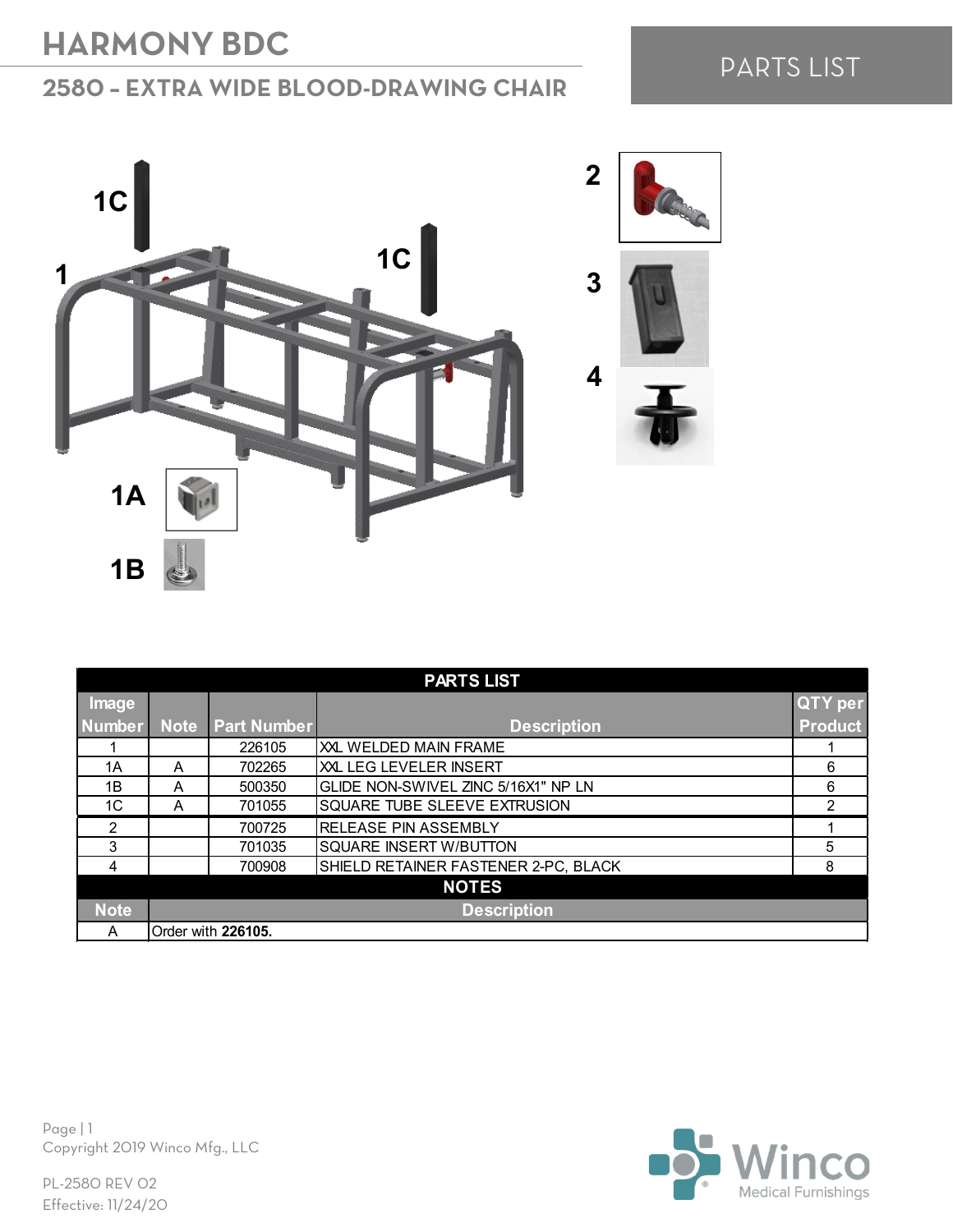### **2580 – EXTRA WIDE BLOOD-DRAWING CHAIR**





| <b>PARTS LIST</b>      |                                                                                                 |                    |                                          |                           |  |  |
|------------------------|-------------------------------------------------------------------------------------------------|--------------------|------------------------------------------|---------------------------|--|--|
| Image<br><b>Number</b> | <b>Note</b>                                                                                     | <b>Part Number</b> | <b>Description</b>                       | QTY per<br><b>Product</b> |  |  |
|                        | C                                                                                               | 232600             | XXL PHLEB BACK WELDMENT                  |                           |  |  |
| 1A                     |                                                                                                 | 700700             | SQ 1" RIBBED CAP, BLACK                  | 3                         |  |  |
| 1B                     |                                                                                                 | 401800             | VALCO SNAP BUTTON ZINC PL                | 2                         |  |  |
| 2                      | A                                                                                               | <b>U0252XX</b>     | 2580 UPHOLSTERED BACK                    |                           |  |  |
| 4                      |                                                                                                 | 566546             | MACH SCREW 1/4-20 X 1 3/4" ZINC PAN PHIL | 6                         |  |  |
| 3                      | A                                                                                               | <b>U0352XX</b>     | 2580 UPHOLSTERED SEAT                    |                           |  |  |
| 4                      |                                                                                                 | 566546             | MACH SCREW 1/4-20 X 1 3/4" ZINC PAN PHIL | 6                         |  |  |
| <b>NOTES</b>           |                                                                                                 |                    |                                          |                           |  |  |
| <b>Note</b>            | <b>Description</b>                                                                              |                    |                                          |                           |  |  |
| A                      | XX- Use color code for specific part number i.e. 02 - Royal Blue                                |                    |                                          |                           |  |  |
| B                      | It is NOT recommended that these parts be sold seperately however in special cases they can be. |                    |                                          |                           |  |  |
| С                      | Order 700700 & 401800 with this part.                                                           |                    |                                          |                           |  |  |
| <b>OPTIONS</b>         | For Upholstered parts with TB133: Add "TB" after Part Number i.e. U020702TB                     |                    |                                          |                           |  |  |

Page | 2 Copyright 2019 Winco Mfg., LLC

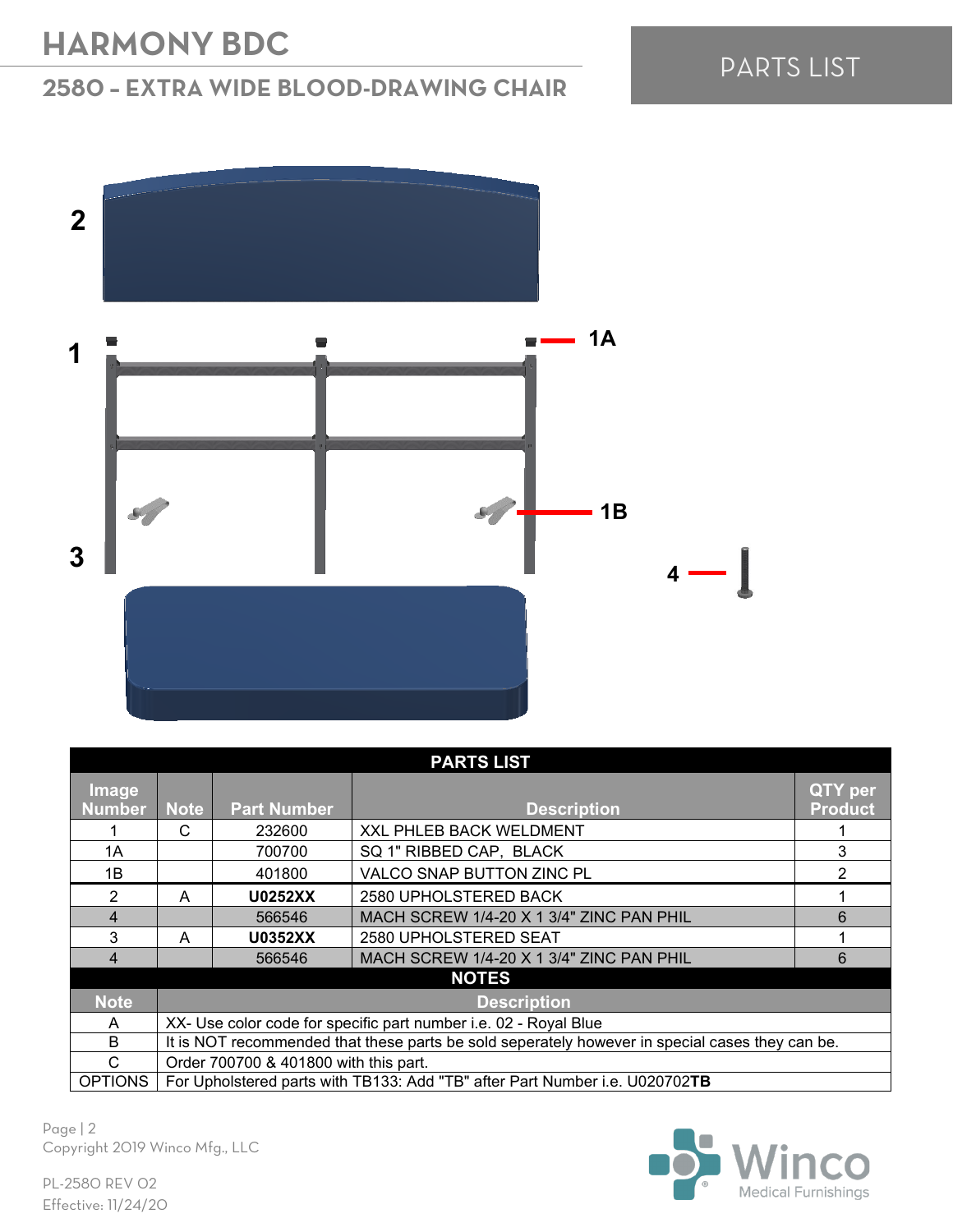### **2580 – EXTRA WIDE BLOOD-DRAWING CHAIR**



| <b>PARTS LIST</b> |                                                                                                 |                    |                                         |                |  |
|-------------------|-------------------------------------------------------------------------------------------------|--------------------|-----------------------------------------|----------------|--|
| Image             |                                                                                                 |                    |                                         | <b>QTY per</b> |  |
| <b>Number</b>     | <b>Note</b>                                                                                     | <b>Part Number</b> | <b>Description</b>                      | <b>Product</b> |  |
|                   | A, B                                                                                            | U2002XX            | <b>XXL SHORT ARM CUSHION</b>            |                |  |
| 2                 | С                                                                                               | 226276K            | <b>WELDED ARM COLUMN ASSM. KIT</b>      |                |  |
| 2A                | D                                                                                               | 226770             | XXL PHLEBOTOMY ARM WELDMENT             |                |  |
| 2B                |                                                                                                 | 566640             | SCREW 5/16-18 X 1 PHIL FLAT HD M/S ZINC | $\mathcal{P}$  |  |
| 2C                | D                                                                                               |                    | MC300SL-0016 PLUNGER, SWING LEG         |                |  |
| 2D                |                                                                                                 | 701035             | <b>SQUARE INSERT W/BUTTON</b>           |                |  |
| Note              | <b>Description</b>                                                                              |                    |                                         |                |  |
| A                 | XX- Use color code for specific part number i.e. 02 - Royal Blue                                |                    |                                         |                |  |
| B                 | For TB133 Add TB after Part Number i.e. U2002XXTB                                               |                    |                                         |                |  |
| C                 | This KIT includes everything shown in image 2.                                                  |                    |                                         |                |  |
| D                 | It is NOT recommended that these parts be sold separately however in special cases they can be. |                    |                                         |                |  |



Page | 3 Copyright 2019 Winco Mfg., LLC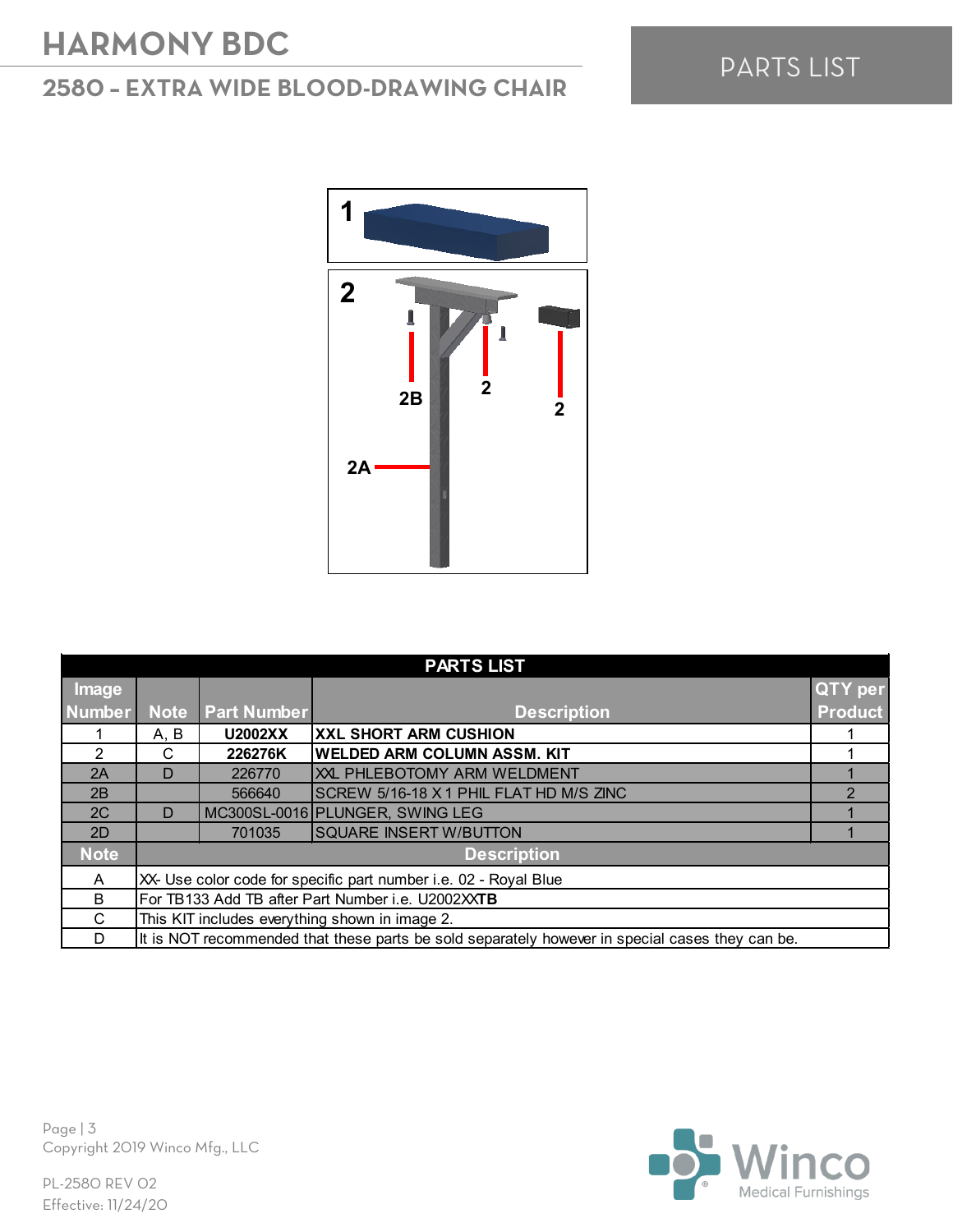**1A**

 $\overline{\phantom{a}}$ 

**1**

 $\overline{\phantom{a}}$ 

 $\pmb{\bot}$ 

I

#### **2580 – EXTRA WIDE BLOOD-DRAWING CHAIR**

#### **1J 1K 1M 1N 1B**  $1C - 1$ Á **1D 1E 1P1F 1G 1L**





| <b>PARTS LIST</b>                 |                                                                                 |                    |                                                         |                |  |
|-----------------------------------|---------------------------------------------------------------------------------|--------------------|---------------------------------------------------------|----------------|--|
| <b>Image</b>                      | <b>Note</b>                                                                     | <b>Part Number</b> | <b>Description</b>                                      | per            |  |
|                                   | A                                                                               | 226275K            | XXL CABINET ASSM. COMPLETE KIT                          |                |  |
| 1A                                | B                                                                               | 700440             | <b>BLOW MOLD SIDE TABLE</b>                             |                |  |
| 1B                                | B                                                                               | 202360             | DRAWER FRAME (GRAY)                                     |                |  |
| 1C                                | B                                                                               | 566613             | #12 -11 X 1/2" PAN PHIL THREAD ROLLING SCREW, ZINC      | 4              |  |
| 1D                                | B                                                                               | 700700             | SQ 1" RIBBED CAP, BLACK                                 | 4              |  |
| 1E                                | B                                                                               | 221185             | XXL PHLEBOTOMY CABINET SUPPORT                          | $\overline{2}$ |  |
| 1F                                | B                                                                               | 566302             | WASHER 10 SAE F/W ZINC                                  | $\overline{4}$ |  |
| 1G                                | B                                                                               | 566203             | NUT 10-24 HEX NYLON LOCK NUT                            | 4              |  |
| 1H                                | B                                                                               | 700630             | DRAWER STOP 2570                                        |                |  |
| 1J                                | B                                                                               | 701905             | <b>RUBBER BUMPER</b>                                    |                |  |
| 1K                                | B                                                                               | 566628             | #10-14 x 5/8" PHIL PAN HD ZINC STL THREAD ROLLING SCREW |                |  |
| 1L                                | B                                                                               | 566574             | SCREW-10-24 x 1 1/2 FLAT HEAD SCREW                     | 4              |  |
| 1M                                | B                                                                               | 700570             | <b>AKRO BIN</b>                                         |                |  |
| 1 <sub>N</sub>                    | B                                                                               | 232605             | XXL PHLEBOTOMY CABINET WELDMENT                         |                |  |
| 1P                                | B                                                                               | 566410             | BOLT - 5/16 X 3/4 HEX HEAD                              | $\overline{2}$ |  |
| 2                                 | C                                                                               | 200580K            | <b>OPTIONAL AKRO BIN DIVIDER 6 PACK</b>                 |                |  |
| <b>NOTES</b>                      |                                                                                 |                    |                                                         |                |  |
| <b>Note</b><br><b>Description</b> |                                                                                 |                    |                                                         |                |  |
| A                                 | This KIT includes everything shown in image 1.                                  |                    |                                                         |                |  |
| B                                 | Can be ordered as a stand-alone item                                            |                    |                                                         |                |  |
| $\mathsf{C}$                      | Sold as an option to the drawer. Up to 8 individual pieces available per chair. |                    |                                                         |                |  |

**1H**

Page | 4 Copyright 2019 Winco Mfg., LLC



PARTS LIST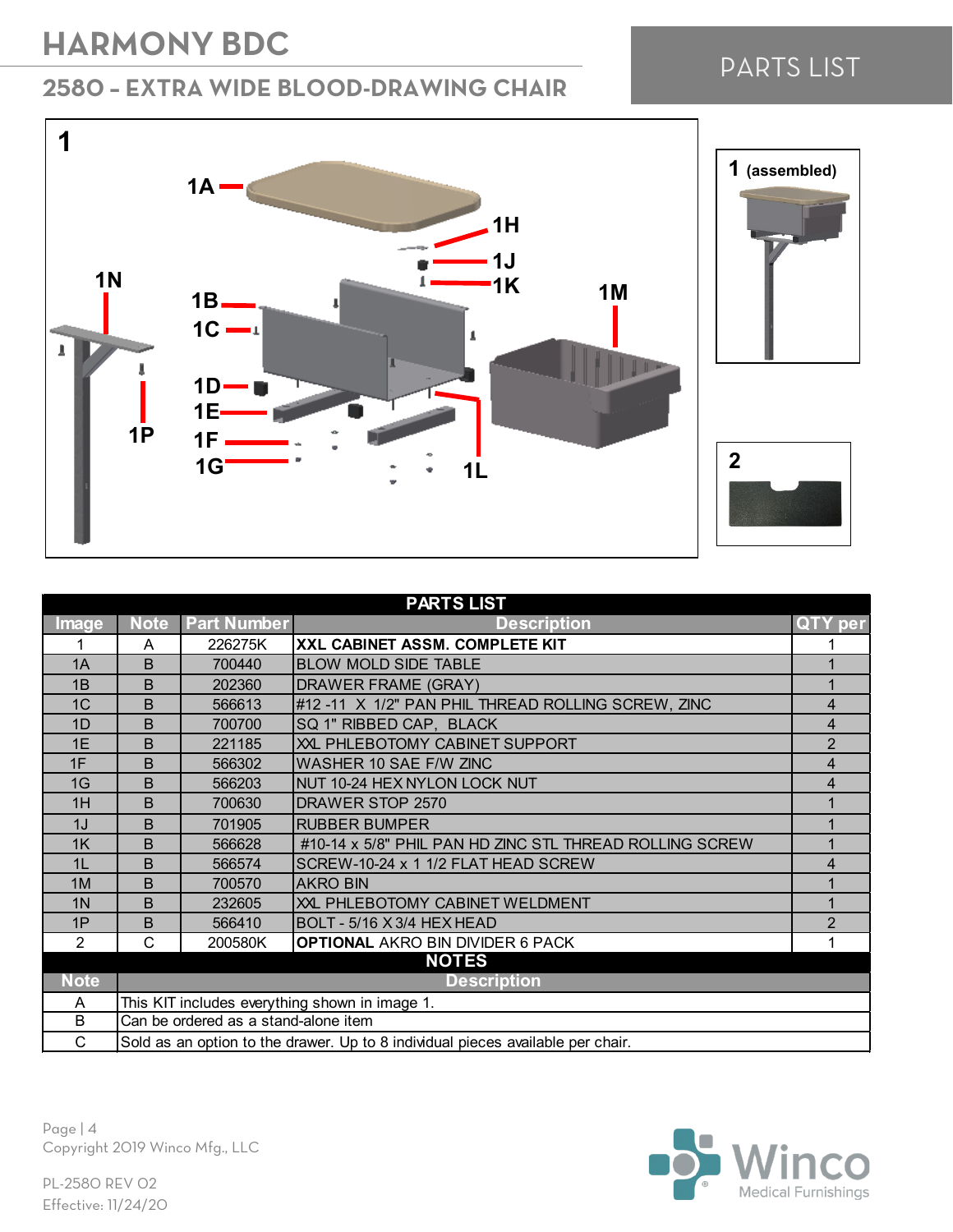#### **2580 – EXTRA WIDE BLOOD-DRAWING CHAIR**

## PARTS LIST



| <b>PARTS LIST</b> |                                                                                                 |                    |                                                           |               |  |
|-------------------|-------------------------------------------------------------------------------------------------|--------------------|-----------------------------------------------------------|---------------|--|
| <b>Image</b>      | <b>Note</b>                                                                                     | <b>Part Number</b> | <b>Description</b>                                        | QTY per       |  |
| 2                 | A                                                                                               | <b>U2202XX</b>     | <b>UPHOLSTERED L-ARMREST</b>                              |               |  |
| 1                 |                                                                                                 | 226277K            | L-ARM ASSEMBLY KIT (does not include upholstered armrest) |               |  |
| 1A                | <sub>B</sub>                                                                                    | 226715             | XXL WELDED ARM PLATE HINGE                                |               |  |
| 1B                |                                                                                                 | 566640             | SCREW 5/16-18 X 1 PHIL FLAT HD M/S ZINC                   | $\mathcal{P}$ |  |
| 1 <sup>C</sup>    |                                                                                                 | 566641             | SCREW 5/16-18 X 2 PAN HD PHIL M/S ZINC                    |               |  |
| 1D                |                                                                                                 | 700700             | SQ 1" RIBBED CAP, BLACK                                   |               |  |
| 1E                | <sub>B</sub>                                                                                    | 226755             | XXL WELDED ARM EXTENSION TUBE, SHORT                      |               |  |
| 1F                | B                                                                                               | 566555             | 3/8 X 4 1/2, ZINC SKT SHOULDER SCREW                      |               |  |
| 1G                | B                                                                                               | 566205             | NUT-5/16-18 HEX NYLON LOCK NUT ZINC                       |               |  |
| 1H                |                                                                                                 | 566425             | SCREW 5/16-18 X 2 1/2 PAN HD PH MS ZP                     |               |  |
| 1J                | <sub>B</sub>                                                                                    | 226760             | XXL WELDED ARM EXTENSION TUBE                             |               |  |
| 1K                |                                                                                                 | 566642             | O-RING, NITRILE                                           | 2             |  |
| 1L                |                                                                                                 | 270200             | <b>L-ARM GUARD COVER</b>                                  |               |  |
| 1M                |                                                                                                 | 700415             | <b>L-ARM GUARD</b>                                        |               |  |
| 1 <sub>N</sub>    |                                                                                                 | 700703             | <b>CAP BLACK VINYL</b>                                    |               |  |
| 1P                |                                                                                                 | 566534             | SCREW-TAP 10 X 3/4 RND WASHER SQ T/S ZINC                 | 4             |  |
| <b>NOTES</b>      |                                                                                                 |                    |                                                           |               |  |
| <b>Note</b>       |                                                                                                 |                    | <b>Description</b>                                        |               |  |
| A                 | XX- Use color code for specific part number i.e. 02 - Royal Blue                                |                    |                                                           |               |  |
| B                 | It is NOT recommended that these parts be sold separately however in special cases they can be. |                    |                                                           |               |  |
|                   | OPTIONS For TB133 Add TB after Part Number i.e. U2202XXTB                                       |                    |                                                           |               |  |
|                   | Left & Right is determined - as if sitting in the chair                                         |                    |                                                           |               |  |

Page | 5 Copyright 2019 Winco Mfg., LLC

**Medical Furnishings**